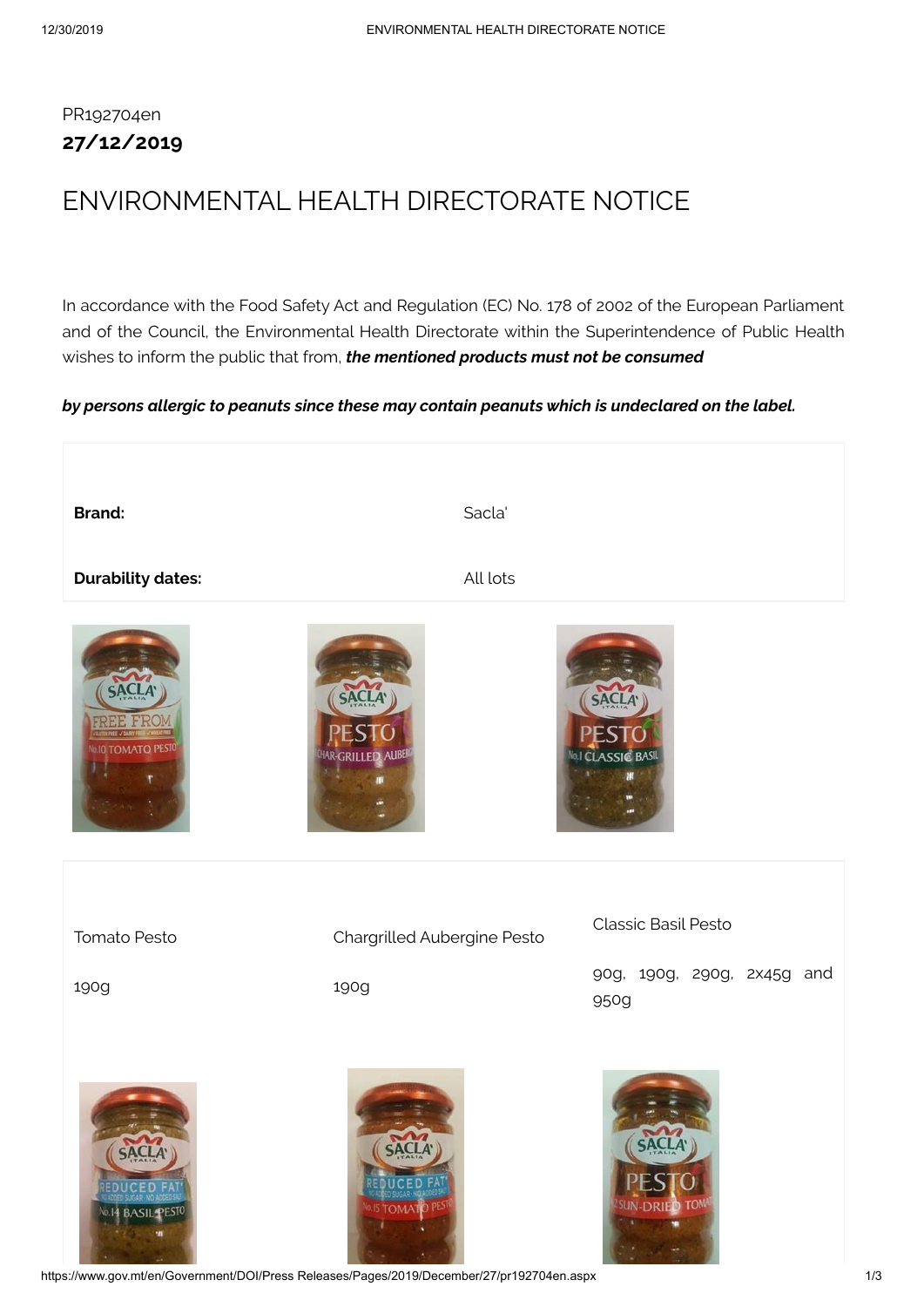

The involved company is presently affixing stickers on the involved products so as to inform consumers on the possible presence of peanuts, but since the products have reached consumers, the Health Inspectorate is obliged to inform consumers of this warning as is standrad practice in these cases.

For further information, the public is kindly requested to contact the Health Inspectorate Services between 8:00 a.m. and 2:30 p.m. on telephone number 21337333, or by calling personally at its offices at Continental Business Centre, Old Railway Track, Santa Venera or by email **[mhi@gov.mt](mailto:mhi@gov.mt)**. The public is also being invited to access the Directorate's Facebook page at **[https://www.facebook.com/pages/Environmental-Health-Directorate-Malta/145027878928626?](https://www.facebook.com/pages/Environmental-Health-Directorate-Malta/145027878928626?ref=hl) ref=hl** or our official website at for similar information. **<https://deputyprimeminister.gov.mt/en/environmental/Pages/Home-Page.aspx>**